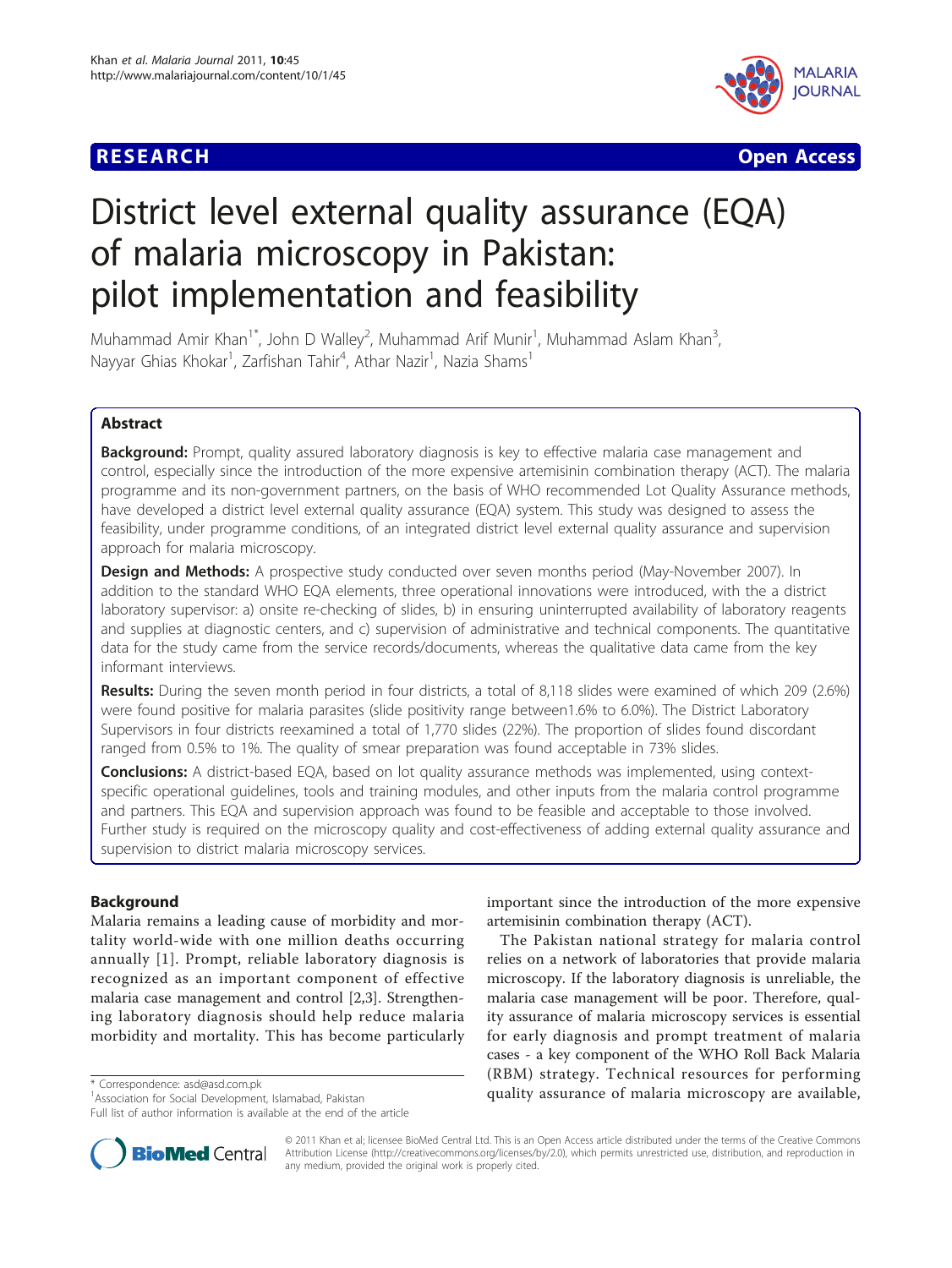including those developed by the WHO  $[4,5]$  $[4,5]$  $[4,5]$ . However, these international guidelines focus mainly the technical aspects. These technical guidelines are useful reference material for method selection, implementation, and issues and interpretation that are encountered in an external quality assurance (EQA) Programme.

External quality assurance of malaria microscopy, through a countrywide network of more than 1,100 diagnostic centers, is a priority challenge being faced by the national malaria control programme (NMCP). The national malaria control programme is agreed to provide equipment, training and material inputs for improved functioning of the laboratories at the diagnostic centers. The Programme is receiving public funding for countrywide implementation of roll back malaria interventions including case management strengthening with quality assured microscopy. However, the programme lacks context-sensitive operational guidelines and tools for implementing external quality assured malaria microscopy in Pakistan.

The current study has been designed to evaluate context-sensitive operational guidelines (adapted from international guidelines [\[4](#page-6-0)]) and tools for district level external quality assurance of malaria microcopy in Pakistan. The dissemination of this experience would also help other countries in the region to develop their operational strategies for district level quality control of malaria microscopy.

# Methods

The Association for Social Development, Pakistan and Nuffield Centre for International Health, United Kingdom working in partnership with the National and Provincial Malaria Programme, Punjab, organized a small technical working group to develop a set of context sensitive operations and tools for implementing district-based external quality assurance, under programme conditions. The design was based on WHO recommended Lot Quality Assurance (LQA) approach to external quality assurance. The approach allows a small number of slides to be selected for quality control with a sound statistical basis for interpreting the results [[4\]](#page-6-0). The uniform sample size method was recommended to simplify the Lot Quality Assurance (LQA) for routine programme circumstances. The required sample size of 24 slides per quarter was calculated on the basis of assumed average values for each laboratory: a testing volume of 1,000 - 2,000 slides per year, a slide positivity rate of 10%, and sensitivity of 80%. The same working group then developed a training package to enable the district laboratory supervisor for carrying out the external quality assurance activities, as per agreed guidelines.

To implement the new guidelines, each of the four selected districts, as per local circumstances, designated a senior microscopist as district laboratory supervisor. In two of the four districts the selected district laboratory supervisors were enabled and given responsibility for ensuring quality of both malaria and TB (AFB) microscopy, whereas, in other two districts the district laboratory supervisor was responsible only for quality of malaria microscopy.

The malaria external quality assurance enabling inputs in all these districts included: a) training each district laboratory supervisor, at provincial reference laboratory, for ten days on malaria microscopy and then for four days on external quality assurance of malaria microscopy. The core ten days training was on national programme materials, whereas the four-day training course on quality assurance was on a new training package developed to impart the required knowledge and skills. The training methods included reading of text supplemented with role plays, exercises and discussions (see external quality assurance guidelines on web link: [http://www.asd.com.](http://www.asd.com.pk/products.htm) [pk/products.htm\)](http://www.asd.com.pk/products.htm), b) providing district laboratory supervisor with a motorbike, petrol cost and field operating expenses, c) supervising district laboratory supervisor work through his regular interaction with District Malaria Focal Person.

The three key set of innovations introduced in this district based external quality assurance model were: a) district laboratory supervisor on-site rechecking of slides and technical support to the facility staff, and combining smear assessment and slide reexamination for quality assurance b) district laboratory supervisor defined role in uninterrupted availability of laboratory reagents/supplies at diagnostic centers, c) administrative and technical supervision of district laboratory supervisor by District Malaria Focal Person and provincial reference laboratory respectively.

The enabled district laboratory supervisor planned and visited each of 10 - 15 diagnostic centers in his district, on monthly basis. During each monthly facility visit, the district laboratory supervisor was expected to: a) review, replenish (where needed) and record the laboratory material inputs, b) assess the laboratory arrangements and procedures, c) ask the facility doctor to select and give a sample of slides for reexamination, d) reexamine on-site the given sample slides, and record results in a newly designed form, e) provide his feed back and suggestions to the facility doctor and laboratory staff, and f) retain the reexamined slides for storage at district level.

The distribution of reagents and laboratory supplies to facilities was mainly through two mechanisms: a) periodic distribution to each diagnostic center from the district health office/store, and b) monthly onsite replenishment by district laboratory supervisor, during his external quality assurance visit.

In each district, the external quality assurance related records and concordant slides collected from the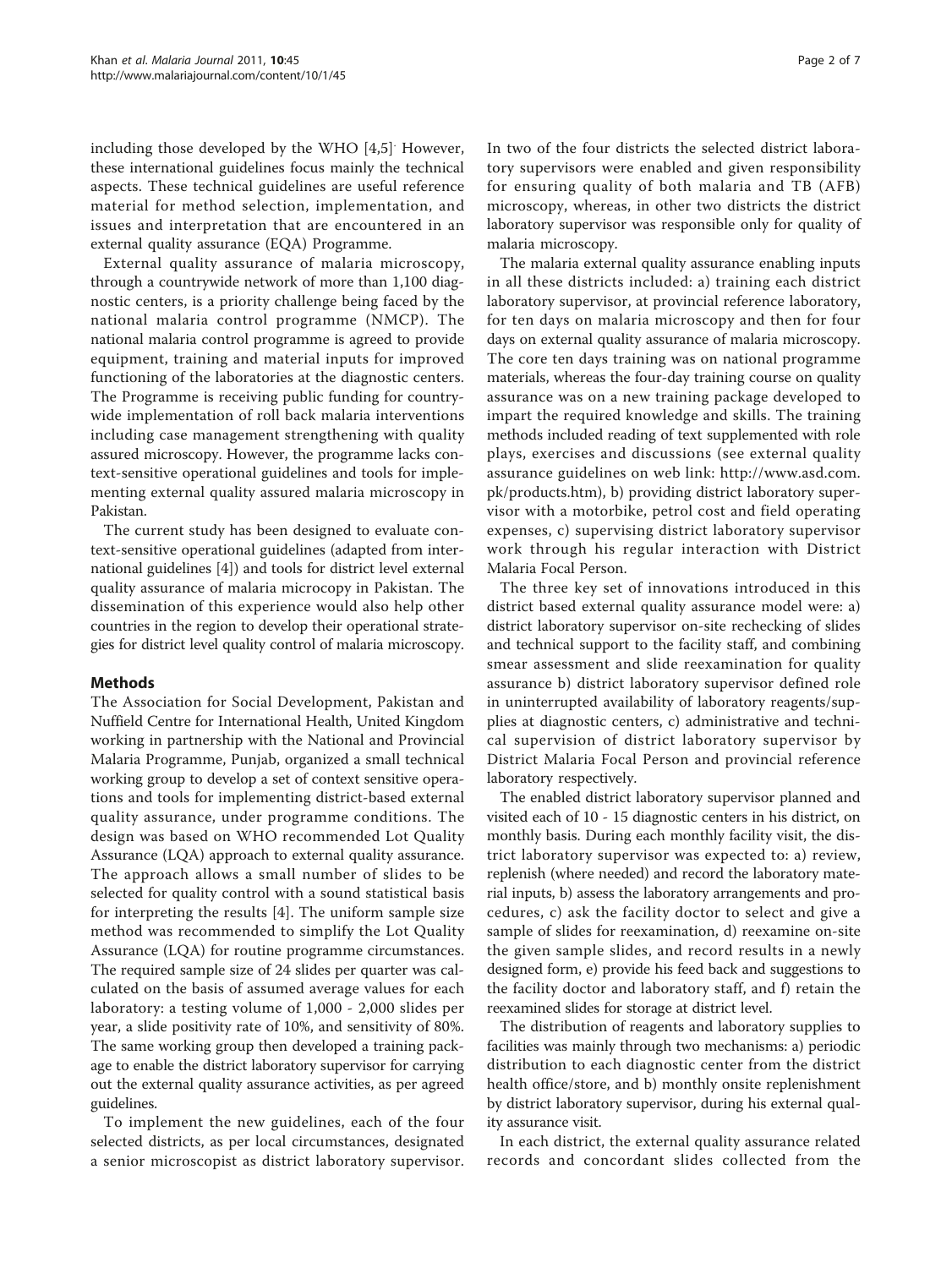facilities, as well as required equipment and supplies were kept at the district level external quality assurance center. The concordant slides were kept until the provincial reference laboratory staff reexamines a sample of these slides. On monthly basis, all the discordant slides (i.e. where the supervisor's results do not agree with the laboratory staff results) found in the district were packed in a wooden box and sent to the provincial reference laboratory, through locally available courier service. These discordant slides were examined by an experienced microscopist at provincial reference laboratory and feedback was send back to District Malaria Focal person through regular mail system.

Two main officers supported and supervised the district external quality assurance activities were: a) District Malaria Focal Person - mainly responsible to ensure: the visits of district laboratory supervisor, as per agreed plan; the required records and slides were kept; and reagents and other laboratory supplies were distributed in a timely way, and b) the provincial reference laboratory - mainly responsible to ensure: the discordant slides received from districts are reexamined and feedback is provided within the quarter; the visit of each district (2 - 4 times per year) to supervise DLS working and trouble-shoot at identified problematic facility(ies).

The initial seven-month (May - November 2007) implementation in selected four districts was studied to assess the feasibility, under programme conditions, of the district level external quality assurance for malaria microscopy. The quantitative data for the study came mainly from the records/documents, whereas the qualitative data came from the key informant interviews.

The records reviewed for the study included: a) EQA-01 forms filled by the district laboratory supervisor during each facility visit, and b) EQA-02 forms filled every month for each district, by district laboratory supervisor and then provincial reference laboratory staff, and c) monthly field visit plans for external quality assurance in four districts. The data extracted from the records were computerized and then analysed (Microsoft Excel was used for data entry and SPSS for data analysis).

The key informants interviewed for the study included: a) District Laboratory Supervisors (4), District Malaria Focal Persons (4), Regional Coordinators (2), Laboratory technicians (12), provincial staff (2), and District health store person (4). Trained qualitative researchers conducted key informant interviews, after obtaining informed consent, using especially designed interview schedules. These researchers then transcribed the data, with the help of a senior researcher. The senior researcher then collated the transcribed data into themes and groups of information. A group of researchers and

programme staff then jointly interpreted the collated quantitative and qualitative data to draw inferences.

### Findings

# District laboratory supervisor (DLS) Identification and training

A senior laboratory technician was identified as District Laboratory Supervisor in all four districts from the available laboratory personnel. The Provincial Malaria Control Programme, through district implementation planning exercise, facilitated the transparent selection of suitable candidates in each of four districts (see Malaria district implementation guidelines. Go to web link <http://www.asd.com.pk> then click on 'products" then click on "EQA Malaria").

These trainings at the provincial reference laboratory were arranged through project resources, with the facilitation of provincial malaria control programme. All the four district laboratory supervisors attended these provincelevel trainings, without any problem related to for example: permission from the district office; and modest but replicable arrangements for accommodation, per-diem and travel. The reaction evaluation of the district laboratory supervisor training event showed satisfaction of trainees and trainers with the training contents, methods and materials.

# District Laboratory Supervisor's monthly visit - plan and conduct

District laboratory supervisors were assigned the task to visit each microscopy centre in their respective districts on monthly basis. The district laboratory supervisors regularly prepared monthly visit plans, got these endorsed by the respective district health office, and kept the record.

The health facilities were found informed in-advance about the visit. Deviations from the approved plan/schedule were found minimal. The facility staff, the district laboratory supervisors and the district managers found the informed visit approach useful and efficient.

"Prior to my visit to microscopy centres, I every month send my visit schedule to the centres by postal service. In addition I used to call them before my visit. This approach has been quite helpful, as staff and relevant records were available whenever I visited the health facilities" (District laboratory supervisor, Jhang)

The number of microscopy centers in a district varied according to the size and profile of the district. The average number of microscopy centers in a district was 11 (range: 8 - 21). Each month, at least 75 percent of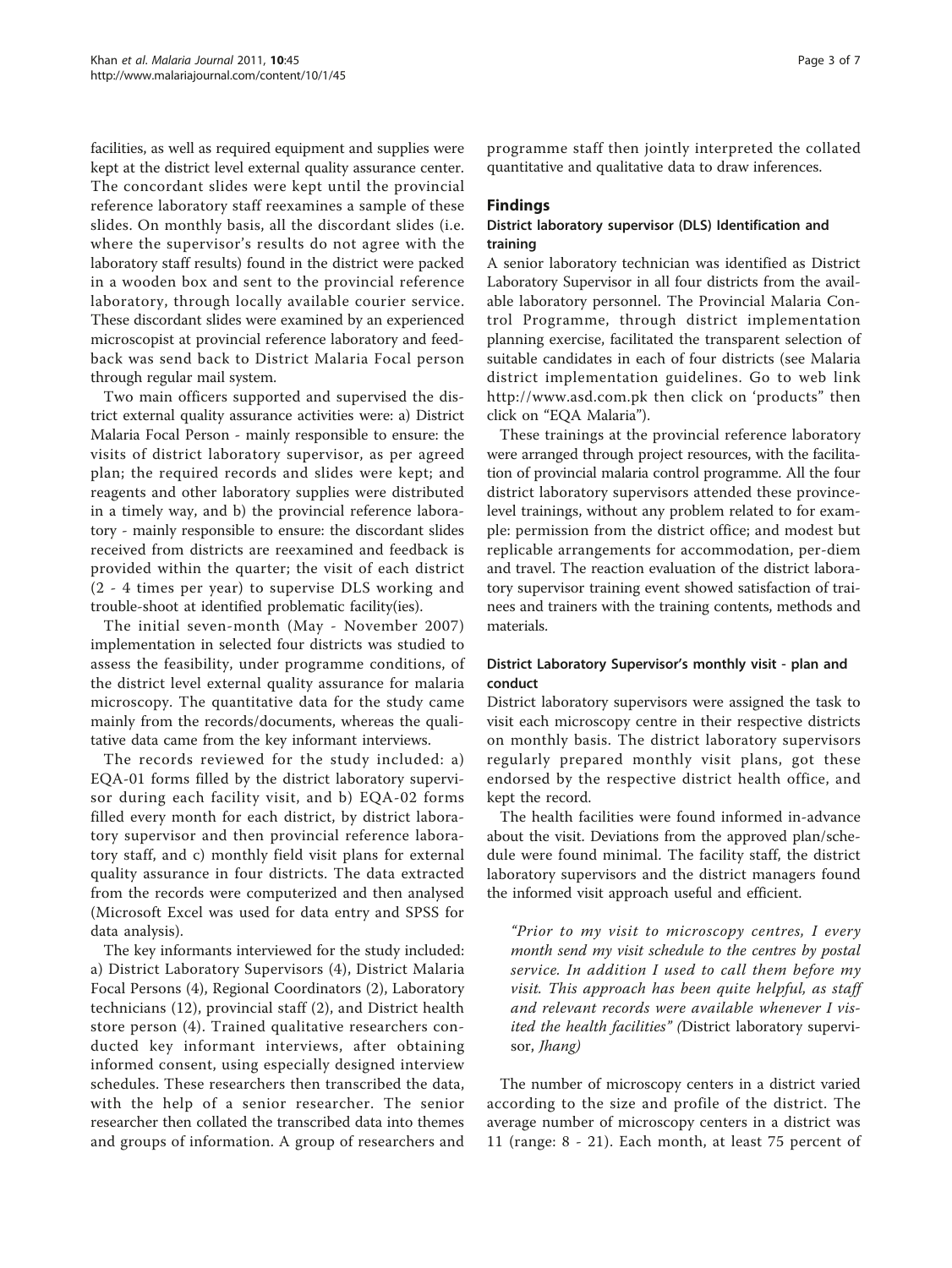the microscopy centers were found visited by district laboratory supervisor. However, in districts with more than ten microscopy centres, the district laboratory supervisor reported difficulties in covering all centres every month.

I was not able to cover all the health facilities due to two reasons. Firstly these were widely scattered and secondly fixed POL was not adequate to cover all diagnostic centres in a larger district like Jhang". (District laboratory supervisor, Jhang)

An average travel time for a round trip to the facility ranged between 1 - 4 hours. Normally, the district laboratory supervisor used motor bikes for visiting the health facilities, except in some situations where public transport was preferred for far off health facilities.

"Some facilities in my district are far with poor roads. Two of the centres were almost 105 km away. It was very difficult to go by motor bike, so I traveled by bus. (District laboratory supervisor, Dera Ghazi Khan) "For some microscopy centres it was not possible for me to return on the same day and I had to spend a night at the facility". (District laboratory supervisor, Bhakkar).

The District Malaria Focal Person and District Laboratory Supervisors in the two larger districts suggested visiting microscopy centres on quarterly basis, instead of monthly. They also perceived the programme logistic support important for continuing the exercise.

# Reagents preparation and distribution

The preparation of Giemsa stain at district level, by district laboratory supervisor, was found feasible. None of the facility laboratory staff complained about the quality of the stain supplied. The district laboratory supervisors were found able to administer positive and negative controls for quality of the stain prepared.

Most of the district laboratory supervisors found the onsite replenishment of reagents and supplies helpful.

"I maintain a stock register to record the issuance of reagents/supplies to the facilities. I get these transactions signed by the facility staff" (District laboratory supervisor, Bhakkar)

The stock out reports during the seven months reviewed and electronically compiled showed less than 10% of facilities reporting stock out of one or more malaria laboratory supplies and reagents (Go to [http://](http://www.asd.com.pk) [www.asd.com.pk](http://www.asd.com.pk) then click on 'products" then click on

"EQA Malaria" for guidelines on stock out data etc.) (see Table [1\)](#page-4-0)

#### Onsite reexamination and support

A total of 1770 slides were reexamined at the facilities, which was 22% of the total 8118 slides prepared during the seven month period. The proportion of slides found discordant (i.e. where the supervisor's results do not agree with the laboratory staff results) ranged between 0.5 - 1%. The proportion of discordant slides does not show any clear time-trend. The quality of smear preparation (as assessed on the basis of six key characteristics i.e. size, shape, thickness, labeling, staining, and cleanliness) was found acceptable in about 73% (i. e.1,293) of these slides (Figure [1\)](#page-4-0) (ref: web link [http://](http://www.asd.com.pk) [www.asd.com.pk](http://www.asd.com.pk) click on 'products" then click on "EQA Malaria". see guidelines).

Reexamining eight slides at each facility was found feasible and acceptable. The involvement of facility doctors in the external quality assurance process was found helpful in terms of ensuring the "blinding" and enhancing the ownership and inputs of clinicians in the laboratory functioning.

"Once the doctors were enabled and involved, their sampling practices became more uniform and as per national guidelines" (District laboratory supervisor, Jhang).

The average time required to recheck the slides at a health facility was about one and a half hours. The nonpeak hours (i.e. before 10.00 am and after 12.00 pm) were preferred. The district laboratory supervisors generally found the facility staff (laboratory person and doctors) cooperative and responsive to the laboratory quality assurance process.

The laboratory staff found the onsite rechecking of slides helpful for enhancing the skills and improving the practice of malaria slide preparation.

"Onsite reexamination of slides helped improving my laboratory work. Now I prepare better slides and give correct MP results". (Laboratory staff, Layyah)

The involvement of District Malaria Focal Person, as an administrative supervisor, was found helpful in district laboratory supervisors' field activities and external quality assurance at health facilities.

"The DLS has followed the external quality assurance guidelines to maintain records and cross-check slides". (District Malaria Focal Person, Dera Ghazi Khan)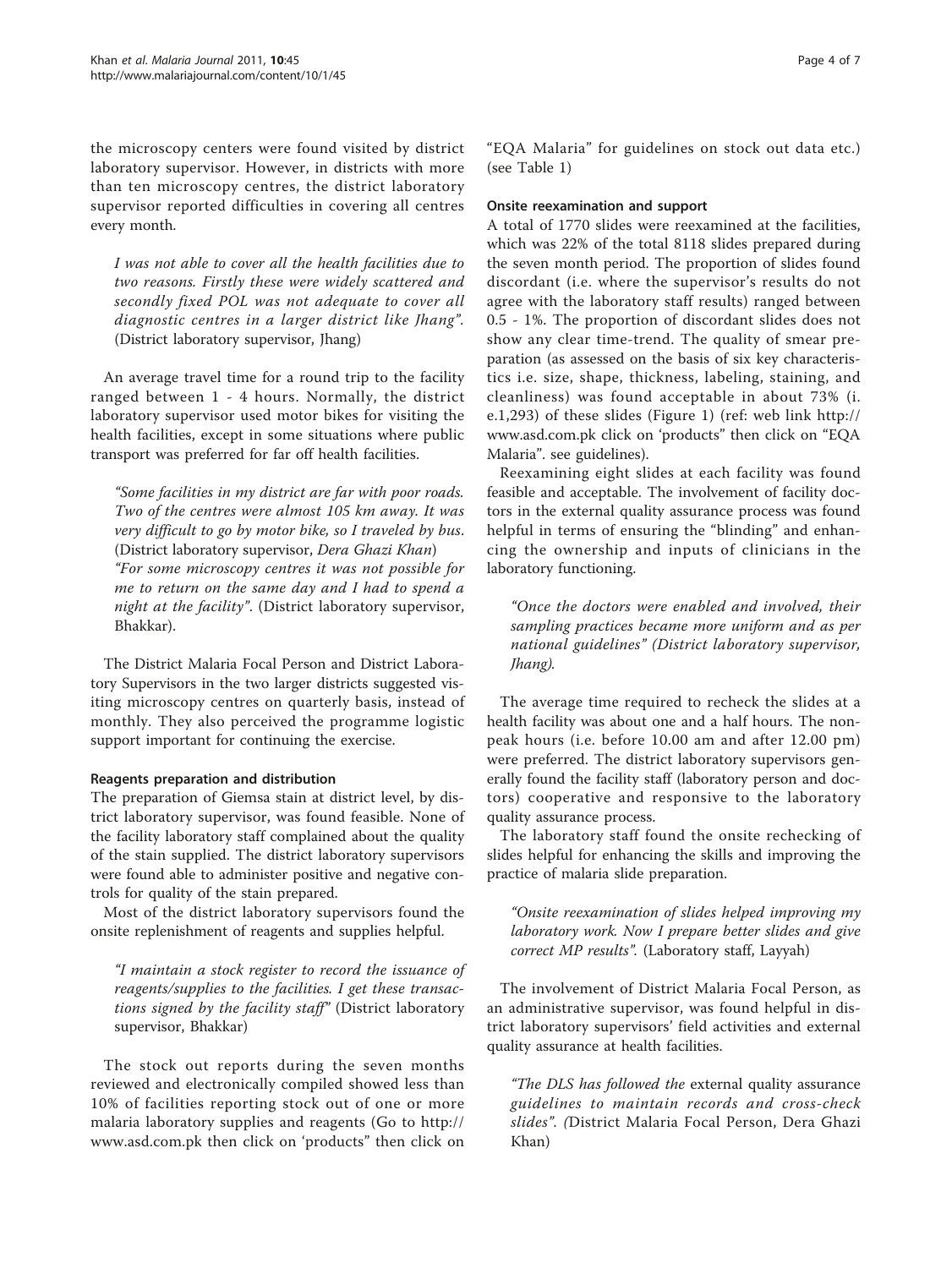| No of Facilities | Stock out (one or more malaria laboratory supplies/reagents) |      |      |      |      |      |        |      |           |   |         |      |          |               |  |
|------------------|--------------------------------------------------------------|------|------|------|------|------|--------|------|-----------|---|---------|------|----------|---------------|--|
|                  | May                                                          |      | June |      | July |      | August |      | September |   | October |      | November |               |  |
|                  |                                                              | $\%$ |      | $\%$ |      | $\%$ | #      | $\%$ |           | % |         | $\%$ |          | $\frac{0}{0}$ |  |
| 48               |                                                              | 8.3  |      | 6.7  |      | 6.3  | 4      | 8.3  |           |   |         |      |          | 8.3           |  |

<span id="page-4-0"></span>Table 1 Overall quality of smear preparation during seven months

The involvement of provincial reference laboratory, as technical supervisor, was found helpful for cross-checking of the discordant slides. However, human resource and logistic challenges were faced to arrange regular visits of the provincial reference laboratory staff to these districts.

"Difficulties in making travel and accommodation arrangements limited our opportunity to supervise the external quality assurance in districts. Furthermore, guidelines and tools for conducting the district supervisory visit need more attention". (Provincial reference laboratory staff, Punjab)

In four districts, 209 (2.6%) of the total of 8,118 slides examined were found positive for malaria parasites (MP). This slide positivity rate of 2.6% (range: 1.6% to 6%) is thirty-two times higher than the 0.08% reported for the Punjab province in the year 2006.

In the four districts a total of 5670 patients were treated for malaria, out of which only 209 (3.6%) were microscopically confirmed malaria cases. The case management practices have not been inline with the programme policies.

#### **Discussion**

Lot Quality Assurance method is considered a preferred alternate to the conventional approach to rechecking slides (i.e. all positive and 5 - 10% negative) for quality assurance. This gives valid results for high and low volume laboratories, without unnecessarily increasing the work load. After Thailand and Philippines, other Asian country programmes are also considering switching to the Lot Quality Assurance approach [\[4\]](#page-6-0). The scaling-up of the approach can be facilitated by developing



and making available a set of more robust implementation guidelines and tools. The Pakistan initiative is a step towards addressing the development needs for wider use of WHO recommended approach.

The uniform sample size approach, rather than complex calculation of sample size for each facility based on slide load, positivity etc., was used mainly to simplify the operations at ground level. This uniform sample size approach has widely been used for external quality assurance of sputum microscopy in tuberculosis e.g. in Ghana [[6](#page-6-0)] and Mexico [[7](#page-6-0)], but there is little information about this approach being used for external quality assurance of malaria microscopy except in Philippines [\[4](#page-6-0)].

Involvement of facility doctors in laboratory quality assurance process is an interesting experience that needs more attention. In Pakistan, like many developing country programmes, multiple tiers of laboratory staff are not available at district level to manage the sampling and then blind rechecking of slides. The involvement facility doctor, after two-hour orientation, in the blind rechecking made it possible for the quality assurance process to be managed by a district laboratory supervisor. The value of team approach to the laboratory quality assurance process, as indicated in the early experience, need be studied further for wider replication.

There were concerns regarding "quality of blinding" in onsite rechecking of slides. However, early experience of onsite rechecking shows that satisfactory blinding can be maintained, through involvement of facility doctors. The onsite approach found workable as well as acceptable to the facility and district staff need be further assessed for the validity of rechecking process and results.

In this study the overall discordance rate was very low (i.e. between 0.5 - 1%). On contrary studies in Nigeria and South Africa reported discordance of 16.7% and 13.8% respectively [[8,9\]](#page-6-0). The low-discordance results in Pakistan can possibly be due to more experienced and better trained microscopists or a poorly functioning quality assurance. A further study is required to compare the results of off-site and on-site rechecking of malaria slides in Pakistan.

In the present study, each month, the district laboratory supervisor could visit at least 75% of the microscopy centres. This type of onsite rechecking and supervisory visits to microscopy laboratories have not been reported as a routine practice in many developing countries [\[6,10\]](#page-6-0). The frequency of district laboratory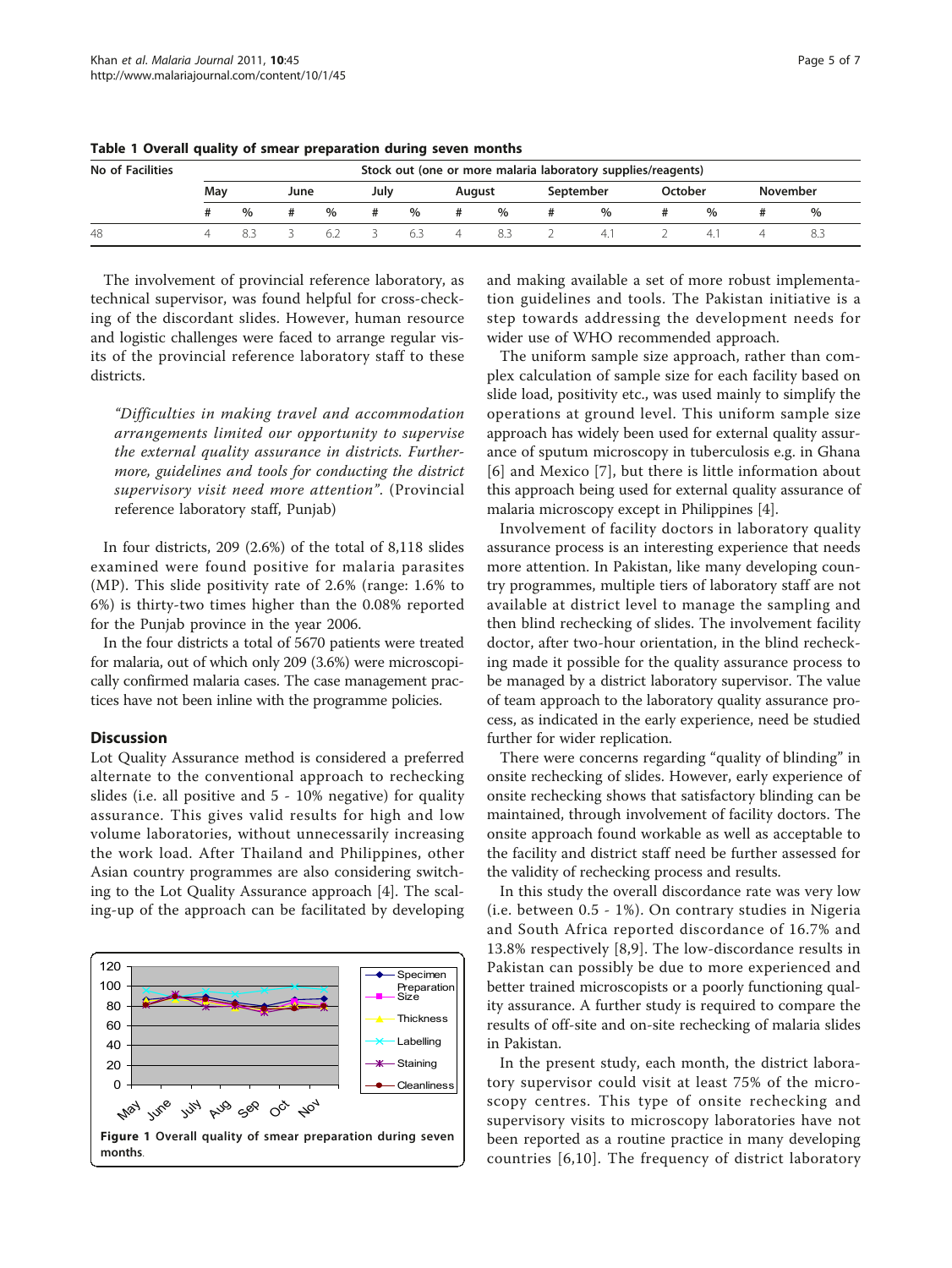supervisor's visit to a microscopy centre is an important decision to be made in light of technical requirements and administrative limitations. In cases, where number of facilities or geographic spread makes monthly visit difficult the quarterly visit can be considered as an alternate option. However, quarterly visit option needs assessment before further consideration.

In the study the provincial reference laboratory staff could not be mobilized, mainly due to resource constraints, to visit the districts and supervise the external quality assurance practices. The potential usefulness of regular supervisory visits to the districts, by provincial reference laboratory staff, remains an area to be further developed and assessed in future.

The study also developed and piloted an intervention of onsite replenishment of laboratory supplies and reagents, during district laboratory supervisor visit to the facility. The feasibility of motorbikes with carrier boxes, provided to the district supervisors, may vary in different circumstances (e.g. hilly areas, deserts etc.), and would need assessment in other socio-economic and geographic circumstances.

A good smear does have a role in reducing reading errors, whereas poorly prepared blood films generate artifacts that can be mistaken for malaria parasites [\[11\]](#page-6-0). In the current study the quality of smear was found acceptable in about 73% of the slides which is lower then expected. This reflects that more emphasis is required to be given on smear quality dimensions (e.g size, staining, thickness etc.)

In the current study the external quality assurance of malaria microscopy demonstrated a thirty-two times increase in the slide positivity rate when compared with the previous year statistic. The external quality assurance might have contributed in the increased slide positivity rate in four districts. However, further studies are required to understand and explain any possible association in this direction.

The deviant case management (i.e. only 3.6% were confirmed out of the total 5670 treated for malaria), clearly shows that the external quality assurance of laboratory services are not enough to achieve the desired case management practices, unless supplemented with other programme efforts.

The study exercise was mainly to assess mainly the feasibility of implementing a district-level external quality assurance (and related operational guidelines), under programme conditions. The study was not designed to provide a conclusive evidence for effectiveness or scientific efficacy of external quality assurance interventions.

While interpreting these preliminary results and drawing conclusions, we need to keep in mind that seven month period was too short to have a valid results and trends for: a) external quality assurance related reduction

of false positive and false negative results, and b) improved quality of slide preparation.

The proposed exercise did not include a detailed cost analysis of adding external quality assurance to district malaria microscopy services. However, review of available costs data revealed that there was a capital cost of about 90,000 Pak rupees (1400 US dollars) to put in place the district external quality assurance of malaria microscopy. This included for an external quality assurance center, a motorcycle, and training of district laboratory supervisor. Also, that adding external quality assurance to the ongoing microscopy resulted in about 50% increase in the direct cost per slide examined (i.e. not including the capital and the staff time costs). In Pakistan, an average direct cost of preparing a slide was about 20 rupees, with 10 rupees added per-slide cost for external quality assurance (US\$  $1 = 65$  Pak rupees). This 50% increase in direct per-slide cost may appear high, but this is marginal to the high capital and recurrent costs of microscopy services, as well as potential in rationalizing the use of the new more expensive ACT drugs [[4](#page-6-0)]. More detailed costing studies in Pakistan and elsewhere are required to give better understanding of the cost of external quality assurance and enhanced supervision.

This experience also indicates the possibility of integrating the district level external quality assurance of malaria and tuberculosis microscopy. However, the technical and programmatic implications of such integration (including costing) need further careful assessment.

# Conclusion

A district-based external quality assurance, based on lot quality assurance methods, integrated within the district supervisory and facility service was found feasible. The use of context-sensitive operational guidelines, tools and training materials and some other malaria programme inputs helped operationalize this approach. Further evidence is required to assess the effectiveness, e.g. in terms of impact on microscopy quality. and cost-effectiveness of adding external quality assurance and enhanced supervision to district malaria microscopy services.

#### Acknowledgements

This study was conducted with financial support from COMDIS. We appreciate the active support of the Directorate of Malaria Control. We are grateful to the district health offices in Dera Ghazi Khan, Jhang, Layyah and Bhakkar for the facilitation and support. Special Thanks are due to Association for Social Development (ASD) Regional Coordinators and their support staff. Also to Dr Andrew Collins, formerly of Malaria Consortium for his comments and edits.

#### Author details

<sup>1</sup> Association for Social Development, Islamabad, Pakistan. <sup>2</sup>Nuffield Centre for International Health, University of Leeds, UK.<sup>3</sup> Directorate of Malaria Control Islamabad, Pakistan. <sup>4</sup>Institute of Public Health, Lahore, Pakistan.